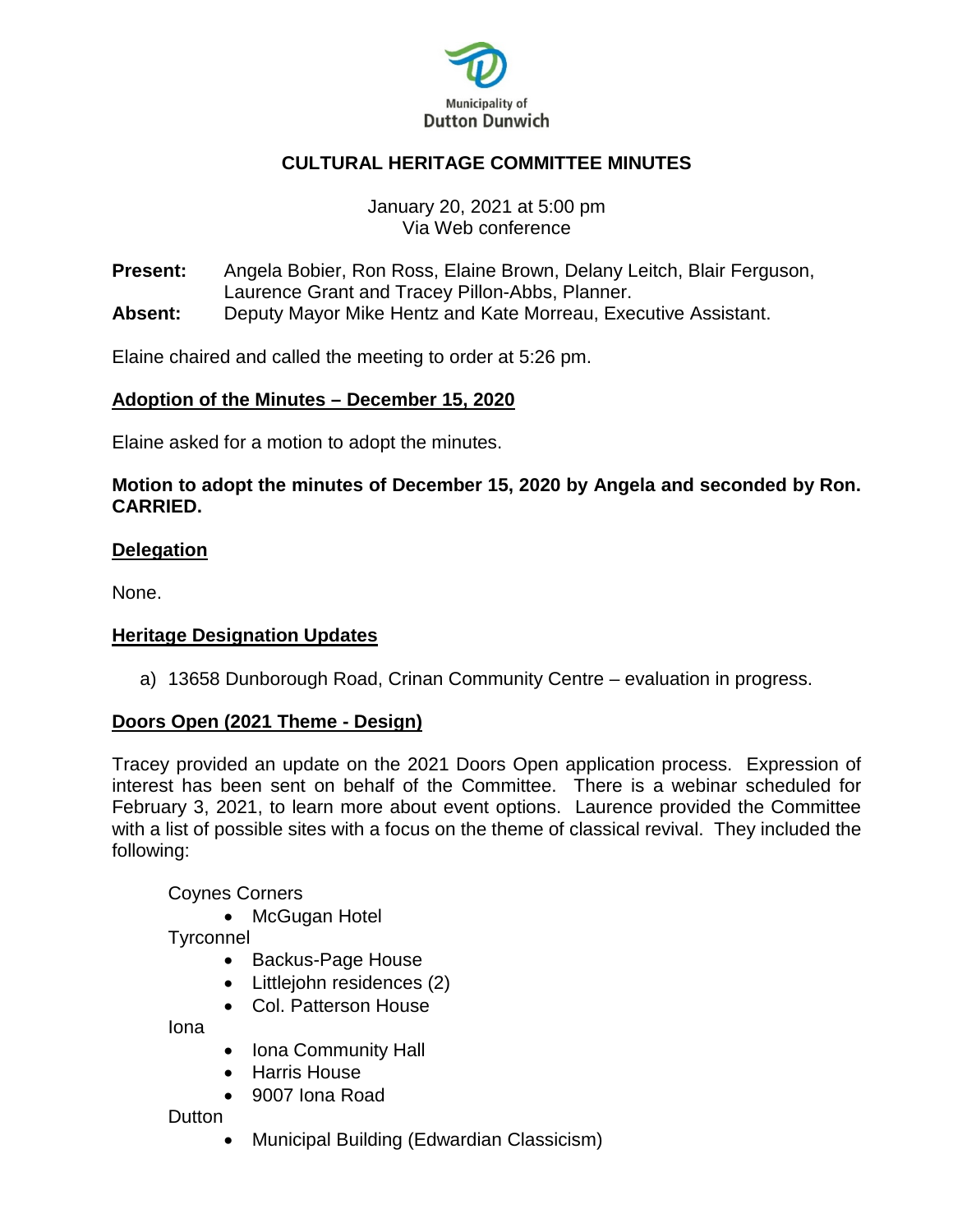**Other** 

- Site of Colonel Thomas Talbot's Residence
- Thomson Line residence

The Committee to discuss further at the next meeting.

# **Ongoing Matters**

• Virtual Heritage Week 2021

Tracey summarized an email received from the Ontario Heritage Trust regarding opportunities to share digital Heritage Week Events. The Committee discussed options for content. It was the decision of the Committee to launch the new Dutton Dunwich Heritage Brochure as part of a digital event. The Committee directed Tracey to prepare a slideshow and forward to Angela and the Committee for editing. The slideshow will then be used on social media.

- Iona Park Naming Recommendation Lumley Park Work continues on the project, naming of the park and possibly having a sign.
- Research for Hamlets Interpretive Signs The signs are in storage and ready for a spring installation. The Committee will continue to discuss new signs at the next meeting.
- Elgin County Cycling Trail Project The Committee will invite Mike Baker back to discuss ideas.
- Protocols on Recycling Materials from Demolished Buildings Tracey reported that research continues.
- Port Talbot Bronze Federal Plaque Replacement A letter was received in December 2020 to confirm community's interest and efforts. All plaques must be reviewed prior to replacement.

# • Burwell Marker

The Committee discussed the option of a hamlet sign in partnership with the Township of Southwold. The Committee to review further at an upcoming meeting.

- Scenic Heritage Roads Article Angela provided a summary of an article that was shared with the Committee. It was noted that designating roads may be a large project to undertake. The Committee will further review at an upcoming meeting.
- Dutton Dunwich Five Year Official Plan Review Tracey noted that the deadline for any comments was December 18, 2020. The next version of the Official Plan will be presented to Council on January 27, 2021. If adopted, notice of adoption will be placed in the local newspaper and the document will be forwarded to the County of Elgin for final approval. The County does have 120 days to review prior to making a decision. Once a decision is made, notice will be given to all those who have requested a copy. Tracey also provided an update on the County of Elgin Official Plan review. The Committee may wish to participate in the review as well.